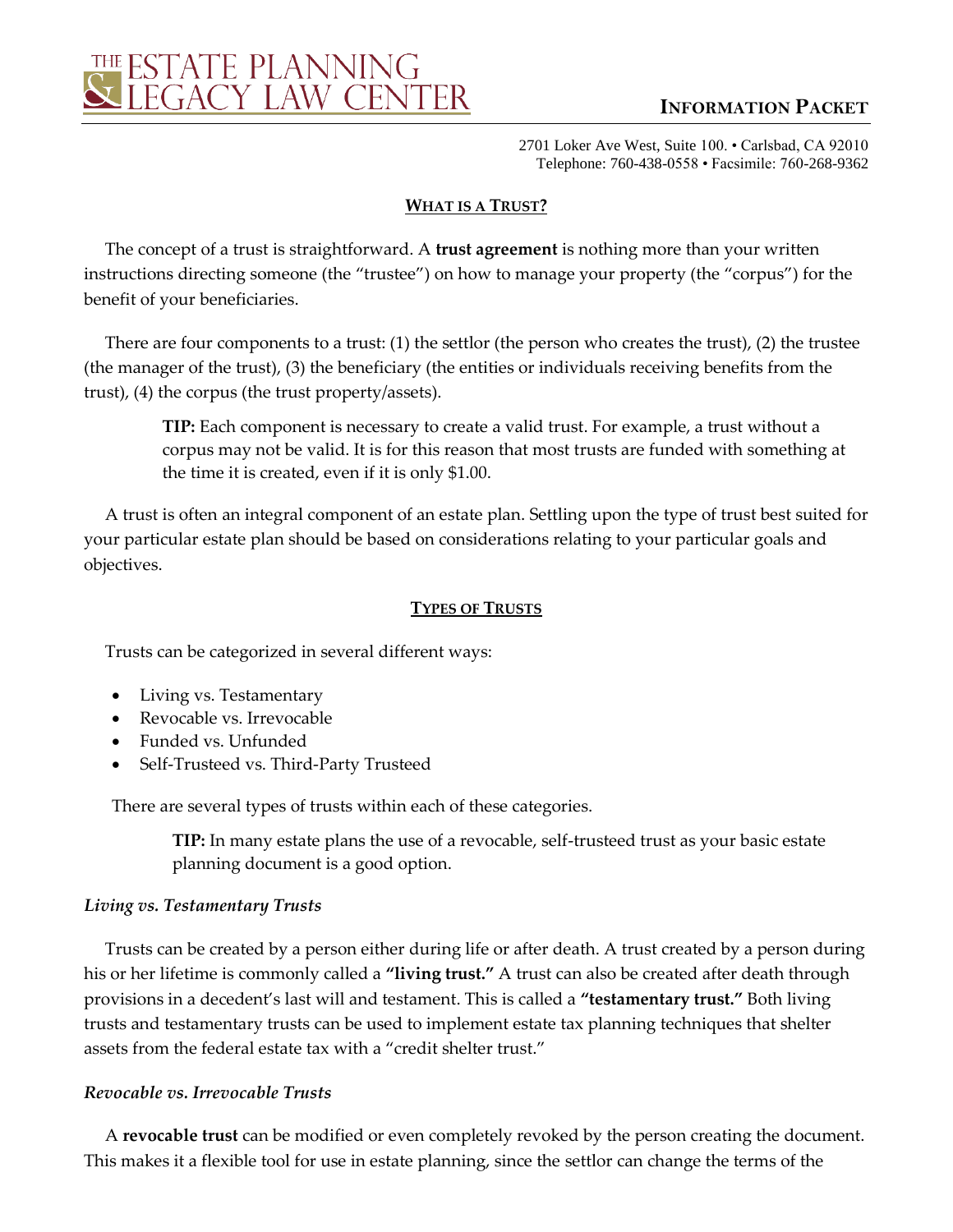# THE ESTATE PLANNING<br>SUEGACY LAW CENTER

revocable trust to meet the needs of the evolving family. One of the common advantages of a revocable trust is that the assets in the trust avoid probate, while the settlor retains control over the property.

An **irrevocable trust** cannot be changed after it is created. For that reason, it is critical that the language of the trust does what you want it to do before it is signed and funded. Normally, the creation and funding of an irrevocable trust is a taxable event. Irrevocable trust are used to remove assets from a settlor's estate through transfers of insurance or other property for the ultimate beneficiaries, who are usually younger generation family members. In some circumstances, an irrevocable trust may also be used to insulate assets from creditor liability.

◆ **NOTE:** Every revocable trust becomes irrevocable upon the death of the settlor.

## *Funded vs. Unfunded Trusts*

Trust can also be characterized as either funded or unfunded.

A **funded trust** has assets (other than the nominal \$1.00) titled in the name of the trust. Revocable trusts can be funded with assets any time and there are varying reasons to fund a trust during life, rather than waiting to fund the trust through provisions of your Will. For example, some individuals fund a trust if they want the trustee to begin managing the assets placed into the trust. Self-trusteed trusts are funded if the settlor (who is also the trustee) wants to avoid the probate process to transfer those assets at the death of the settlor).

An **unfunded trust** is a trust with just some nominal property (typically \$1.00) as its assets (since some sort of corpus is typically required to have a valid trust). With proper planning, an unfunded trust can be just as effective as a funded trust to reduce estate tax liability. Unfunded trusts become funded when a decedent dies and the property passes to the trust through the Will. However, the property that is ultimately transferred into the trust must first pass through the probate process to get into the trust.

## *Self-Trusteed vs. Third-Party Trusteed Trusts*

A **self-trusteed trust** is a trust with the settlor also serving as the initial trustee. This permits a person to create a trust and fund it with assets, while not having to give up control over the assets. A self-trusteed trust document typically provides that upon the death, resignation, or incapacity of the settlor/initial trustee, a successor trustee takes over.

A **third-party trusteed trust** is a trust created with someone other than the settlor (another individual or a corporate entity, such as a bank trust department), as the trustee. This independent, third-party trustee is charged with the fiduciary responsibility of managing the trust for the benefit of the beneficiaries.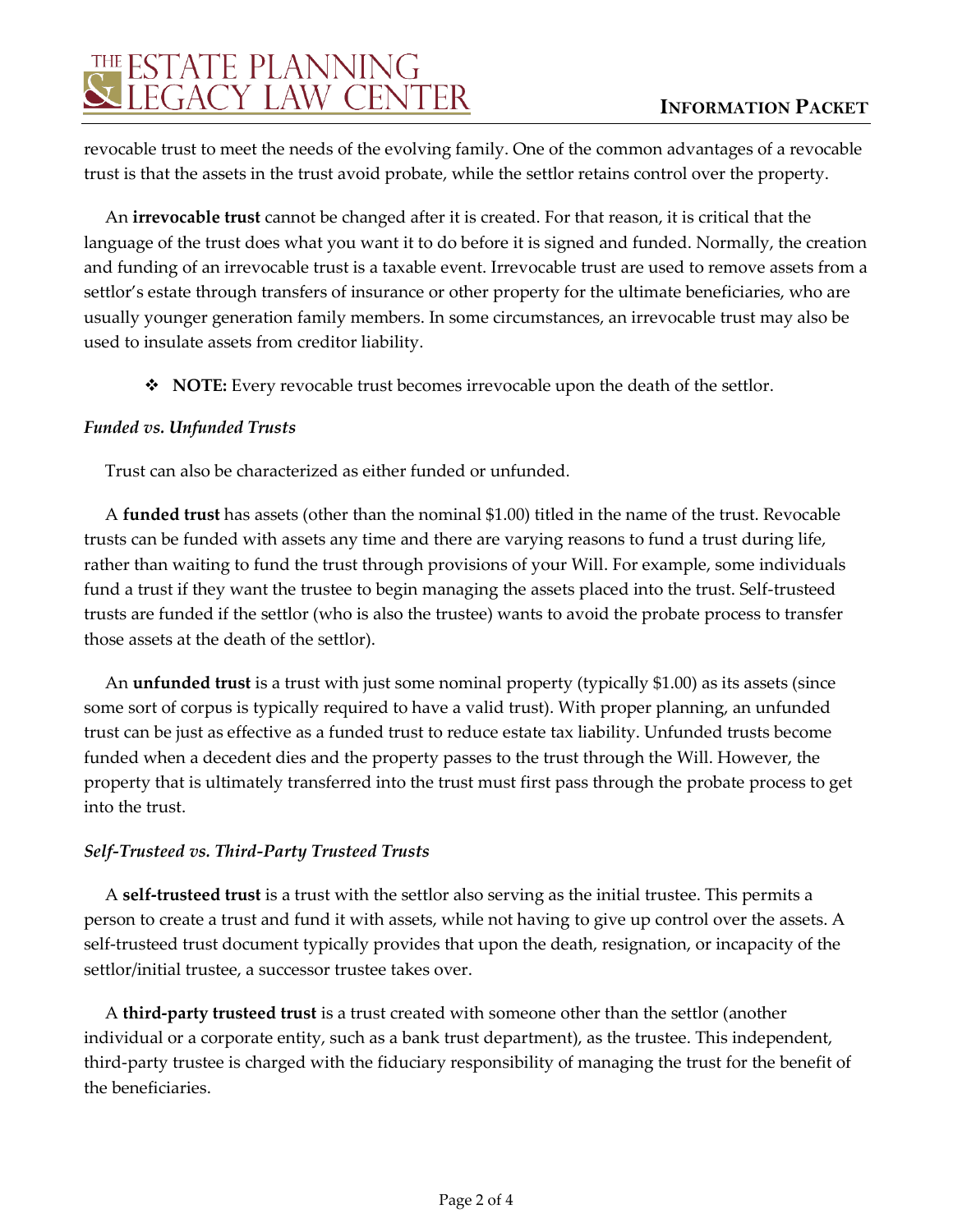

### **HOW TRUSTS WORK**

Trust work in different ways and with different goals, but in all cases, they are governed by the directions set out in the trust agreement. As the settlor (creator) of the trust, you provide the "rules" which the trustee will follow.

Typically, the settlor creates the trust by signing a valid trust agreement and adding at least some sort of assets into the trust corpus.

If the trust remains unfunded (other than the nominal assets to make it valid), then the trust is inactive, since there are no assets to manage. If the settlor (or someone else) adds assets to the trust (by retitling the assets into the name of the trust or making distributions to the trust from retirement accounts, a probate estate, or other source), then the trustee named in the document must manage and care for those assets. The trustee might be the settlor, a family member, some other trusted individual, or a professional bank or trust company (or a combination of these).

The trust document will provide instructions on how the trustee should manage those assets, including when the trustee should pay out income and /or principal to the trust beneficiaries.

The trust document may also set out the powers of the trustee to handle specific tasks, such as providing accountings of trust activities to the trust beneficiaries, paying taxes and, dealing with special assets or restrictions placed on certain beneficiaries. The document will also direct what happens if the serving trustee resigns or can no longer serve in that role by naming a successor trustee or a method for naming someone else to take over that role.

The trust will continue until the trustee distributes all of the trust assets and terminates the trust, again based on instructions provided in the trust document.

 **NOTE:** Remember, assets managed by the trust are not owned by the settlor—they are owned by the trust. As a result, when the settlor passes away, the trust assets do not need to be transferred through a probate process; the trust will direct what happens, if anything, at that point.

#### **WRAP UP**

- A trust agreement is a document containing instructions directing the trustee on how to manage property for the benefit of the beneficiaries.
- Trusts can be categorized in several different ways, including: living vs. testamentary, revocables vs. irrevocable, funded vs. unfunded, and self-trusteed vs. third-party trusteed trusts.
- Trusts can be an excellent way to control the distribution of your assets in a private and efficient manner.